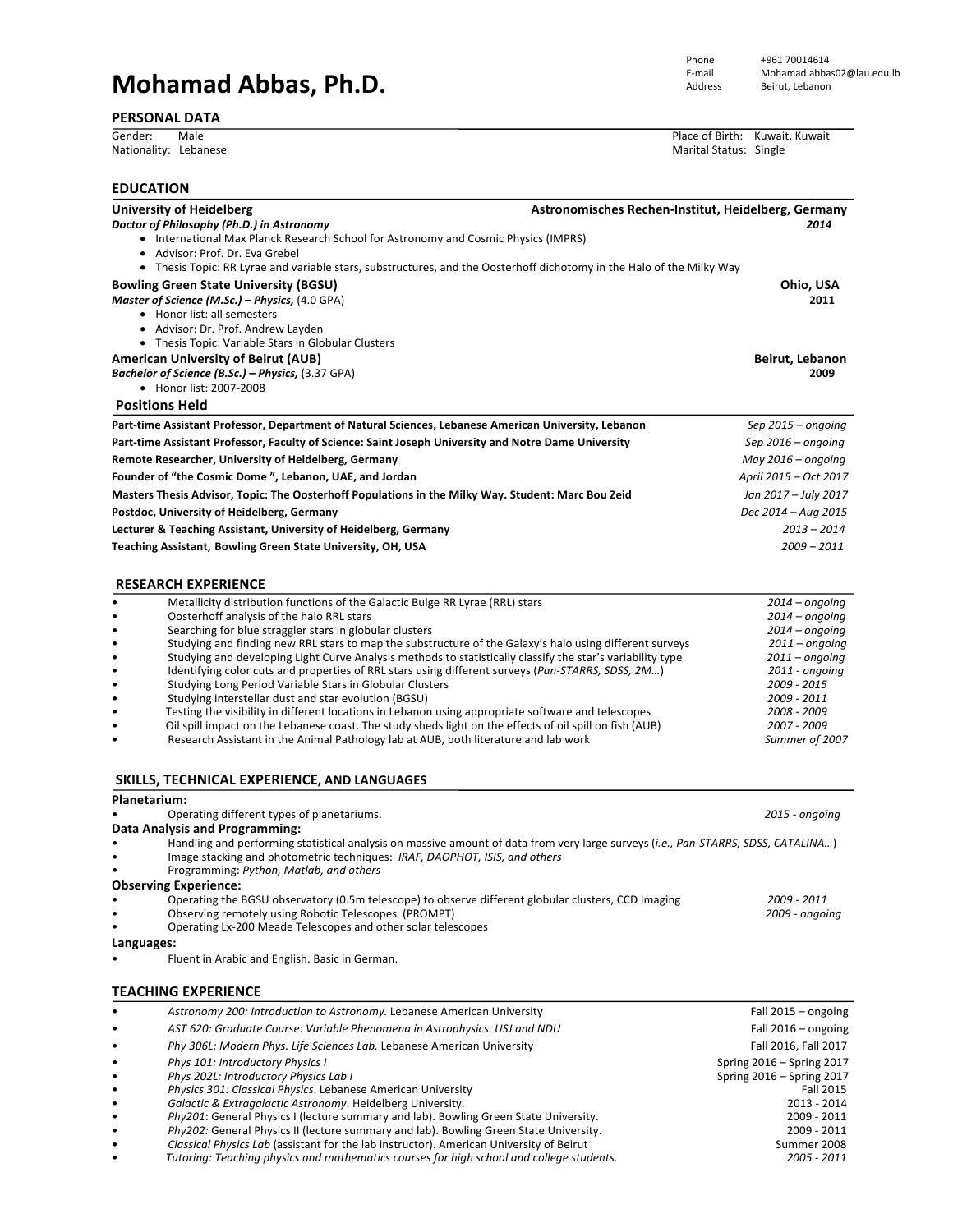### **HONORS AND AWARDS**

|           | Medal of appreciation from the municipality of "Kawtharevet Seved" for spreading scientific awareness | 2017        |
|-----------|-------------------------------------------------------------------------------------------------------|-------------|
| ٠         | Recognition award from the "Festival d'Astronomie de Fleurance au Liban"                              | 2017        |
| $\bullet$ | Recognition award from the "Lebanese International University"                                        | 2017        |
| $\bullet$ | Visitor access to all public schools, Ministry of Education, Lebanon                                  | 2016        |
| $\bullet$ | Creative Ideas, Entrepreneurship Summit of Expo 2020 and Wamda, Dubai, UAE                            | 2016        |
| ٠         | Recognition Award, Ministry of Culture, Lebanon                                                       | 2015        |
| $\bullet$ | Win Stone Award for graduating with a cumulative total GPA of 4.0, BGSU                               | 2011        |
| $\bullet$ | Arthur Award for research and academic excellence. BGSU                                               | 2011        |
|           | Arthur Award for research and academic excellence, BGSU                                               | 2010        |
| $\bullet$ | Dean's Honor List of the American University of Beirut                                                | 2007 - 2008 |
|           | Electricity production award - Beirut Baptist School                                                  | 2005        |
|           |                                                                                                       |             |

#### **PROFESSIONAL MEMBERSHIP**

| $\bullet$ | Committee member of the "Science Days" in Lebanon, Ministry of Culture | $2016$ – ongoing |
|-----------|------------------------------------------------------------------------|------------------|
| $\bullet$ | Mentor at the American University of Beirut's Hackathon                | $2016$ - ongoing |
| $\bullet$ | Founder & CEO of the first Planetarium in Lebanon, "the Cosmic Dome"   | 2015 - ongoing   |
| $\bullet$ | Member of the International Planetarium Society (IPS)                  | 2013 - ongoing   |
| $\bullet$ | Junior member of the American Astronomical Society (AAS)               | 2011 - ongoing   |
| $\bullet$ | Student Representative of the IMPRS students at Heidelberg             | 2011 - 2012      |
| $\bullet$ | Graduate Representative of the World Student Association at BGSU       | 2010 - 2011      |
| $\bullet$ | Founder and president of the Astronomy Club at AUB                     | 2009             |
| $\bullet$ | President of the Physics Society at AUB                                | 2008 - 2009      |
|           | Member of the Lebanese Astronomy Group (LAG)                           |                  |
|           |                                                                        |                  |

• Member of the "Toufoula" organization which helps children suffering from cancer in Lebanon

#### **OTHER ACTIVITIES**

- Acting
- Playing the "oud" and guitar
- Drawing, reading, and writing

### **SELECTED CONFERENCES, POSTERS, AND TALKS**

|           | Speaker at the second astronomy festival in Lebanon, Beirut, Lebanon                   | October 2016      |
|-----------|----------------------------------------------------------------------------------------|-------------------|
| $\bullet$ | Speaker at "Talks with No Label", UK Tech Hub                                          | May 2015          |
| $\bullet$ | International astronomical union - regional meeting, Beirut, Lebanon                   | September 2014    |
| $\bullet$ | The Multi-wavelength, multi-epoch heritage of Stripe 82, Princeton University, NJ, USA | March 2014        |
| $\bullet$ | Pan-STARRS Science Consortium Meeting (PS1SC), National Central University, Taiwan     | November 2013     |
| $\bullet$ | <b>GREAT Astro-Statistics School, Alicante, Spain</b>                                  | June 2013         |
| $\bullet$ | Variable Stars talk, Bowling Green State University, Ohio, USA                         | January 2013      |
| $\bullet$ | Ecology of Blue Straggler Stars, European Southern Observatory, Santiago, Chile        | November 2012     |
| $\bullet$ | The art of observational techniques, La Laguna University, Canary Islands, Spain       | September 2012    |
| $\bullet$ | GREAT School on the Science and Techniques of Gaia, Leiden, the Netherlands            | February 2012     |
| $\bullet$ | American Astronomical Society, Austin, Texas, USA                                      | January 2012      |
| $\bullet$ | Annual meeting of the Astronomische Gesellschaft, Heidelberg, Germany                  | September 2011    |
| $\bullet$ | Variable Stars Meeting, Michigan State University, MI, USA                             | <b>March 2010</b> |
|           |                                                                                        |                   |

#### **PUBLICATION LIST**

The Oosterhoff Populations in the Milky Way's Halo.

Abbas, M., Grebel, E., and Huxor, A. *The Astrophysical Journal* (**in prep.**)

Variable Stars in the Metal-Rich Globular Cluster NGC 6496.

Abbas, M., Layden, A., Guldenschuh, K., Reichart, D., Ivarsen, K., Haislip, J., Nysewander, M., LaCluyze, A., and Welch, D. *The Astronomical Journal* (**Accepted 2014 September 27**). (http://adsabs.harvard.edu/abs/2014arXiv1410.3305A). 

An Optimized Method to Identify RR Lyrae Stars in the SDSS×Pan-STARRS1 Overlapping Area Using a Bayesian Generative Technique. Abbas, M., Grebel, E., Martin, N., Kaiser, N., Burgett, W., Hubers, M., and Waters, C.

*The Astronomical Journal* (**Accepted 2014 April 23**). (http://adsabs.harvard.edu/abs/2014AJ....148....8A). 

Newly Discovered RR Lyrae Stars in the SDSSXPan-STARRS1XCatalina Footprint.

Abbas, M., Grebel, E., Martin, N., Burgett, W., Flewelling, H., and Wainscoat, R.

*Monthly Notices of the Royal Astronomical Society* (**Accepted 2014 March 30**). (http://adsabs.harvard.edu/abs/2014MNRAS.441.1230A).

Serendipitous Discovery of a Thin Stellar Stream near the Galactic Bulge in the Pan-STARRS1 3Pi Survey.

Edouard, B., Annette, F., Schlafly, E., Abbas, M., Bell, E., Martin, N., Hand-Walter, R., Sesar, B., et al. *Monthly Notices of the Royal Astronomical Society* (Accepted 2014 June 06). (http://adsabs.harvard.edu/abs/2014MNRAS.443L..84B).